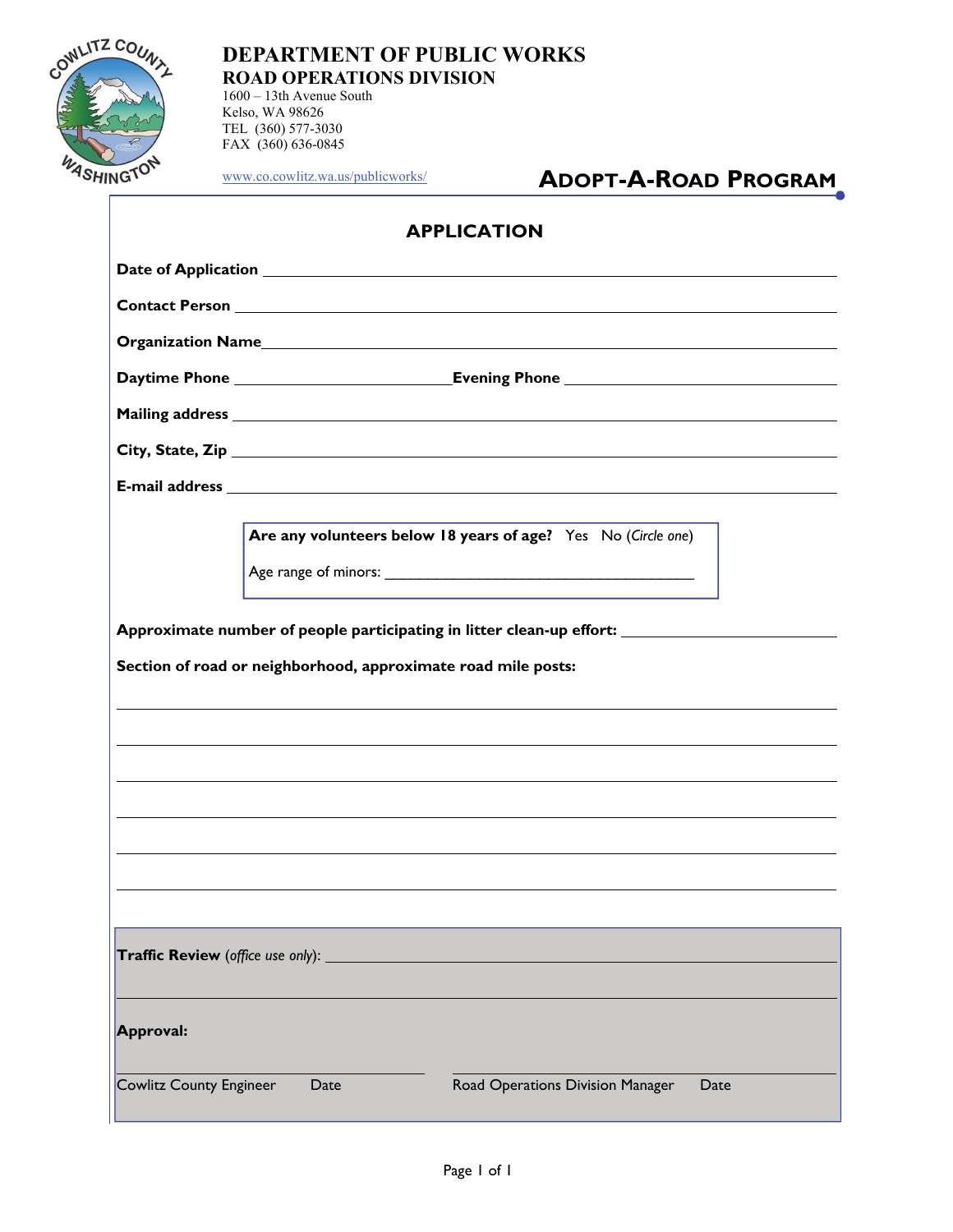

1600 – 13th Avenue South Kelso, WA 98626 TEL (360) 577-3030 FAX (360) 636-0845

[www.co.cowlitz.wa.us/publicworks/](http://www.co.cowlitz.wa.us/publicworks/)

## **ADOPT-A-ROAD PROGRAM**

### **VOLUNTEER AGREEMENT AND CODE OF CONDUCT**

The Cowlitz County Department of Public Works, herein after called the "Department" and

 hereinafter called the "Volunteer Group", are entering into this Agreement to permit the Volunteer Group to contribute toward the effort to control litter and enhance roadside and neighborhood appearance.

The Department does hereby authorize the Volunteer Group to participate in the **ADOPT-A-ROAD Program** by picking up litter, and conducting other enhancement work as specified, within the adopted section of road. By signing below, the Volunteer Group Leader acknowledges that the safety of volunteers is of primary importance and agrees to the following terms and conditions.

#### **The Volunteer Group does hereby agree to:**

- 1. Pick up litter a minimum of two times per year for a period of two years. Additional cleanups may be done as necessary to maintain a neat appearance.
- 2. Reserve safety kits containing clean up supplies and materials from the Department of Public Works. Pro gram staff will pick up kits at least two weeks before the cleanup, during regular business hours.
- 3. Conduct activities with safety in mind and comply with the "ADOPT-A-ROAD Safety Rules" (attached to this agreement and incorporated by reference) and any other conditions that may be required by the Department.
- 4. Designate a Volunteer Group Leader who has viewed the safety training video and will have a copy of the "ADOPT-A-ROAD Safety Rules" with him/her while working on the roadside.
- 5. Instruct each volunteer in the "ADOPT-A-ROAD Safety Rules" before participating in roadside activities. This may be done using the safety training video or by reviewing the written safety rules with volunteers.
- 6. Ensure each volunteer signs a Volunteer Informed Consent/Release form prior to their participation in each cleanup.
- 7. Leave filled trash bags by the roadside for pickup and disposal by the Department and provide the ADOPT-A -ROAD program staff with the specific location of the filled trash bags.
- 8. Provide the Department copies of the Completion Form and Consent/Release agreement with names and signatures of individual Volunteers in the cleanup within seven calendar days following each and every cleanup activity.
- 9. Return the safety kits, advance warning signs and unused Department-furnished trash bags to the Department in good condition within two business days following each use. County equipment/resources will not be used for personal use.
- 10. Report any volunteer injuries occurring during cleanup to the ADOPT-A-ROAD program staff within two working days of the injury.
- 11. Follow all County rules and policies (including the Workplace Violence Prevention Policy, Unlawful Harassment and Non-Discrimination Policy and Procedures, and the Cowlitz County Code of Ethics) and comply with all federal, state and local laws.
- 12. Volunteers are not to accept tips, meals, or otherwise accept payment for volunteer work or use the volunteer position to obtain special consideration of any type.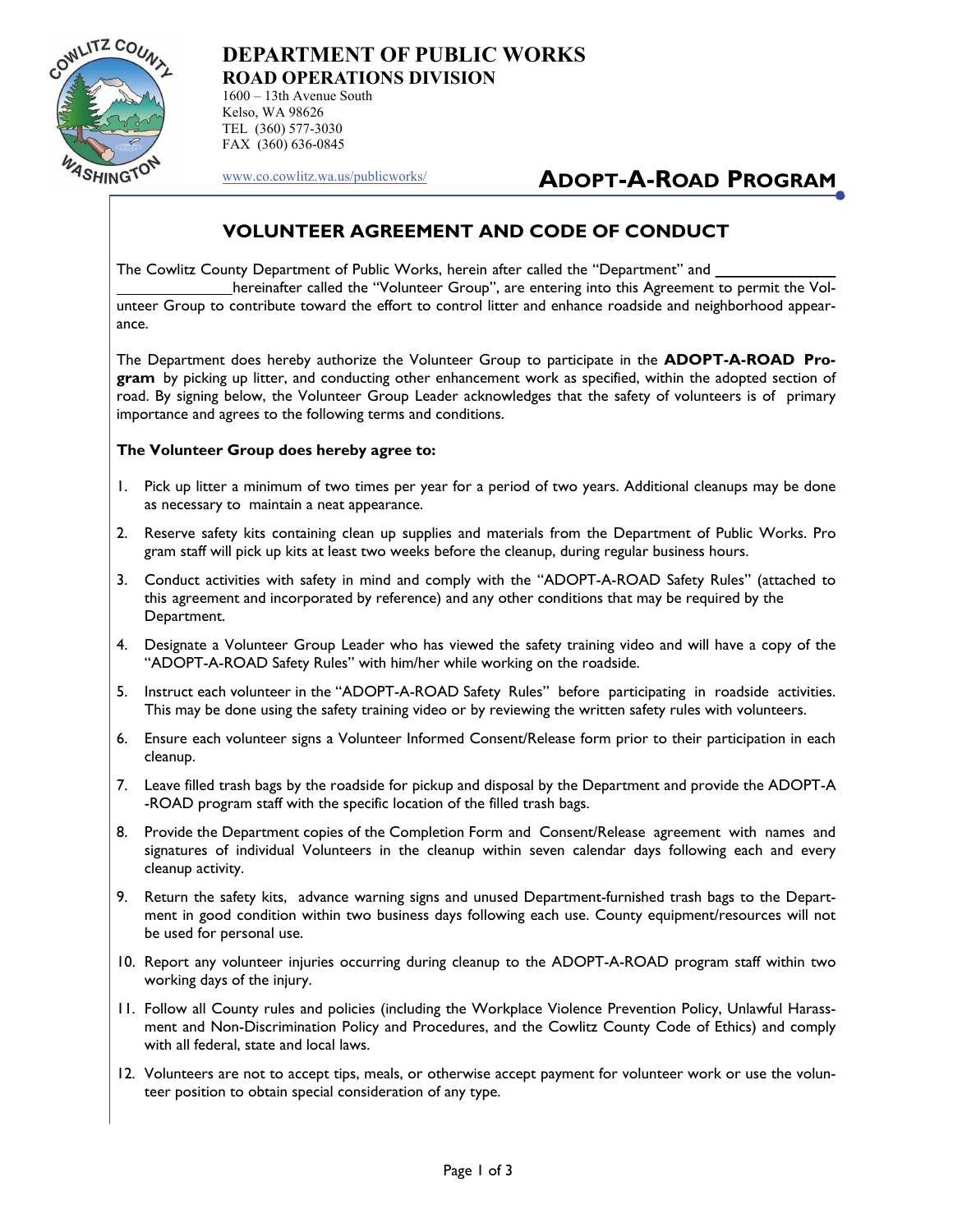

1600 – 13th Avenue South Kelso, WA 98626 TEL (360) 577-3030 FAX (360) 636-0845

[www.co.cowlitz.wa.us/publicworks/](http://www.co.cowlitz.wa.us/publicworks/)

# **ADOPT-A-ROAD PROGRAM**

13. Treat other volunteers, members of the public, and County employees with respect and dignity.

**If, in the sole judgment of the Department, the Volunteer Group is not meeting the terms and conditions of this agreement, the Department may terminate the adoption Agreement immediately and remove the group's ADOPT-A-ROAD signs.** 

#### **The Department does hereby agree to:**

- 1. Provide a safety training video and list of safety rules (attached) to the Volunteer Group Leader prior to the first cleanup.
- 2. Furnish the Volunteer Group with safety equipment and trash bags for Volunteers to use during cleanup activities.
- 3. Remove the filled trash bags from the roadside for disposal.
- 4. Assist the Volunteer Group in cleaning up litter and/or debris under unusual circumstances (i.e., when large, heavy or hazardous items are found).
- 5. Furnish and install an ADOPT-A-ROAD sign(s) with the Volunteer Group name or acronym displayed at the assigned area following completion of the first clean-up event.
- 6. Coordinate, at its discretion, publicity efforts with the Volunteer Group to solicit local media coverage.

#### **Other Considerations, Terms, and Conditions:**

- Volunteers shall be 18 years of age or older unless prior approval is granted by the Department as indicated below.
- Minors age and above may participate in clean-up events: YES MO
- If participation of minors is approved, one supervising adult must be present for every four minors during cleanup events.
- Volunteers under the age of eighteen must have a Minor Participation Permission form completed and signed by a parent or guardian prior to participation in the program. The Volunteer Group Leader shall collect and keep these forms on file. The County shall be provided with copies.
- It is recommended that the Volunteer Group have at least one person on the crew with a valid First Aid Card during Clean-up activities.
- It is also recommended that the Volunteer Group have a cellular phone or radio on site in case of emergency.
- Recycling is an accepted and encouraged activity. Volunteer groups are responsible for taking recyclable materials to transfer stations.
- The Department is authorized to suspend this Agreement temporarily if road maintenance and/or construction is required within the limits of the assigned area. Once these activities have been completed the Volunteer Group will be notified and the Agreement restored.
- This Agreement is not assignable or transferable, either in whole or in part.
- The term of this Agreement shall commence on **Example 2018** 2019 12:30 and shall be renewed every two years unless terminated by the Department or the Volunteer Group. Upon termination of this Agreement, the ADOPT-A-ROAD sign(s) shall be removed and remain the property of the Department.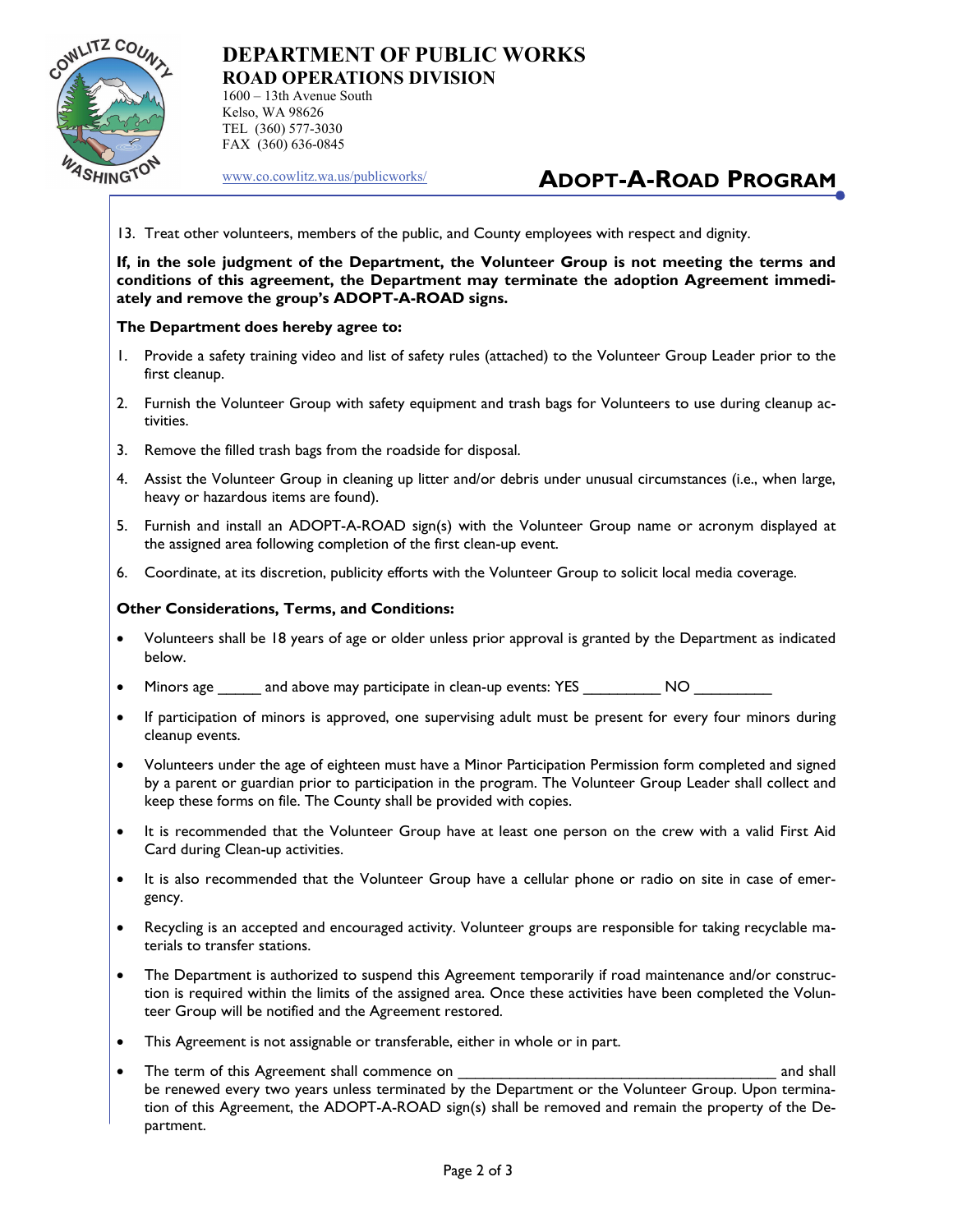

1600 – 13th Avenue South Kelso, WA 98626 TEL (360) 577-3030 FAX (360) 636-0845

[www.co.cowlitz.wa.us/publicworks/](http://www.co.cowlitz.wa.us/publicworks/)

# **ADOPT-A-ROAD PROGRAM**

#### **Volunteer Group Informed Consent Release**

On behalf of **On behalf of the contract of the contract of the contract of the contract of the contract of the contract of the contract of the contract of the contract of the contract of the contract of the contract of the** terms and conditions for participation and reviewed the ADOPT-A-ROAD safety training video, and I agree and acknowledge the following:

- 1. Volunteers in this program are under the control and supervision of our group and not Cowlitz County. Our organization will evaluate all Volunteers to determine that they are suitably responsible individuals who will abide by the ADOPT-A-ROAD Safety Rules and use due care and caution while participating in this cleanup program.
- 2. Each Volunteer will be instructed in the ADOPT-A-ROAD safety rules prior to participation in the program.
- 3. The Volunteer Group Leader will conduct a safety briefing for all volunteers prior to each cleanup event.
- 4. Volunteers recognize that this program will expose them to traffic along roadways, as well as other potential hazards. It is the Volunteer Group's responsibility to provide the Department with a copy of the ADOPT -A-ROAD Volunteer Informed Consent/ Release form with names and signatures of individual Volunteers in the cleanup within seven days following each and every work activity.
- 5. The Volunteer Group and its volunteers, collectively and individually, agree to release and forever discharge Cowlitz County, its officers and employees from all claims, action, or damages of every kind and description which may accrue to or be suffered by any volunteer by reason of their participation in the ADOPT-A- ROAD Program or any of its activities in which they participate.

I CERTIFY THAT I AM AUTHORIZED TO SIGN THIS AGREEMENT ON BEHALF OF OUR VOLUNTEER GROUP, AND CONSENT TO ITS TERMS.

**VOLUNTEER GROUP LEADER COWLITZ COUNTY** 

Signature Date Signature Date

i<br>L

i<br>L

Print Name **Print Name** 

Organization Organization

Road Operations Division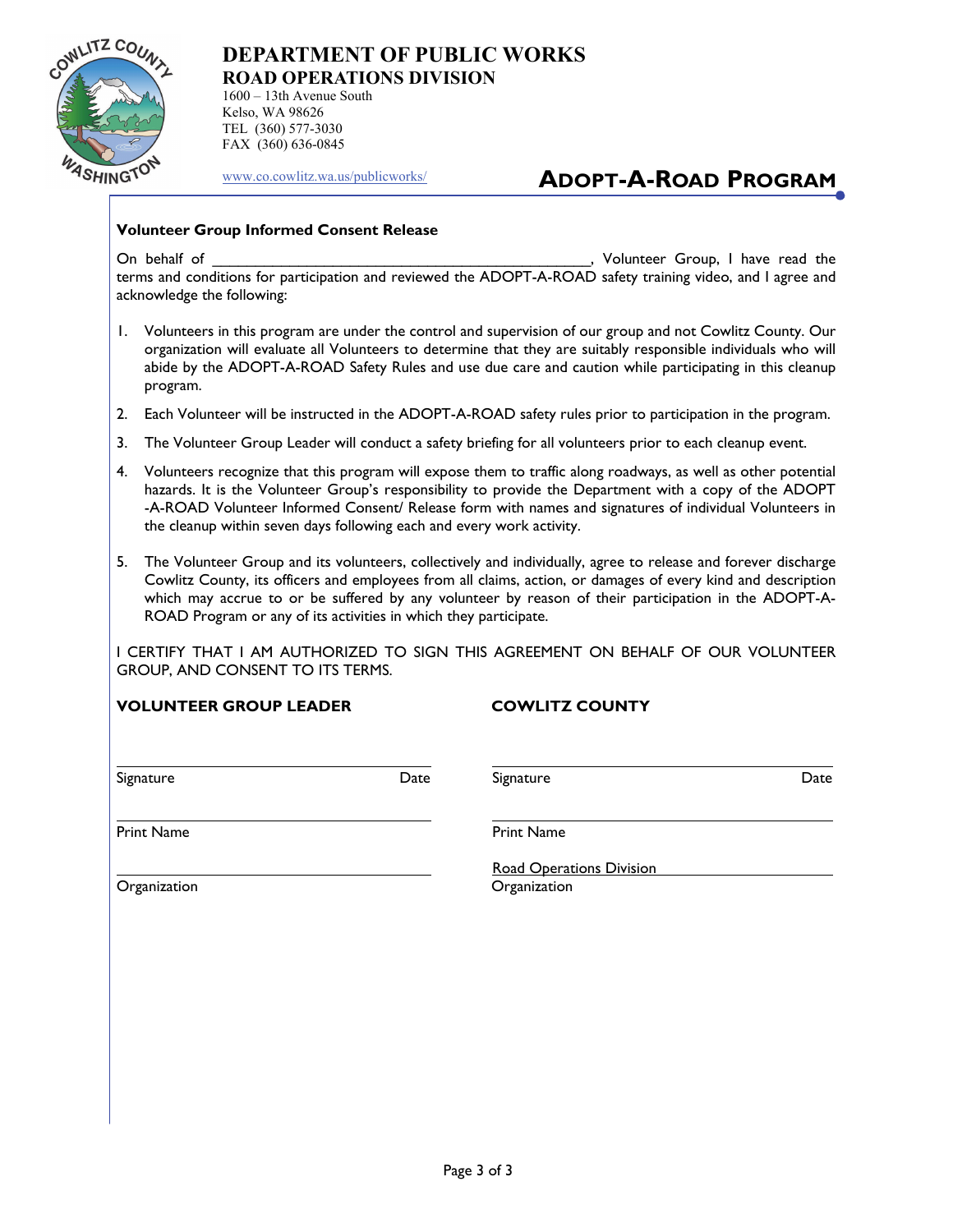

1600 – 13th Avenue South Kelso, WA 98626 TEL (360) 577-3030 FAX (360) 636-0845

[www.co.cowlitz.wa.us/publicworks/](http://www.co.cowlitz.wa.us/publicworks/)

## **ADOPT-A-ROAD PROGRAM**

### **SAFETY RULES**

Volunteers in the **Cowlitz County ADOPT-A-ROAD Program** must comply with the following **ADOPT-A -ROAD Safety Rules.** The following list is not all inclusive and is not a substitute for common sense; volunteer group leaders and volunteers agree to make safety the first priority during **ADOPT-A-ROAD** cleanups.

- Wear the provided safety hat and vest at all times.
- Be prepared for any unexpected behavior of motorists. Never assume a driver sees you.
- Clean only one side of the road at a time and walk facing on-coming traffic. Place the "Volunteer Litter Crew Ahead" warning sign facing traffic at the start of the section of roadway being cleaned.
- Do not stand or jump on guardrails, drainage pipes or concrete walls.
- Never enter the roadway to pick up trash.
- Do not wear headphones.
- Do not use, possess or be under the influence of alcohol or illegal drugs at any time while participating in program activities.
- Do not handle hazardous materials such as car batteries, petroleum products and chemical spills, heavy or unwieldy objects, dead animals, broken glass, needles and drug paraphernalia, or any unidentified questionable items. Such items should be reported to the ADOPT-A-ROAD program staff as soon as possible and post a provided flag at the site. If it is an emergency, please call 911.
- Know emergency procedures such as the location of the nearest emergency facility and how to quickly summon the police or an ambulance.
- Be supplied with a first aid kit provided by the Department.
- Notify Volunteer Group Leader of all known allergies and any physical infirmities prior to participation.
- Avoid overexertion and heat related problems by drinking water and taking breaks.
- Carpool to the litter pickup site and pull vehicles as far off the side of the road as possible. Vehicles should never be parked on the traveled portion of the roadway.
- Wear long sleeves, long pants, thick-soled shoes or boots and gloves.
- Perform cleanup activities only during daylight hours and when weather is conducive to good visibility.
- Avoid peak traffic hours and extreme inclement weather conditions.
- Stay clear of all construction areas.
- Avoid all horseplay or demonstrations of any nature. Do not distract drivers.
- Be careful of contact with poisonous plants, stinging insects or stray/wild animals.
- Report all accidents or injuries to the Volunteer Group Leader immediately.

#### *If you have any questions, please contact the ADOPT-A-ROAD program staff at (360)577-3030.*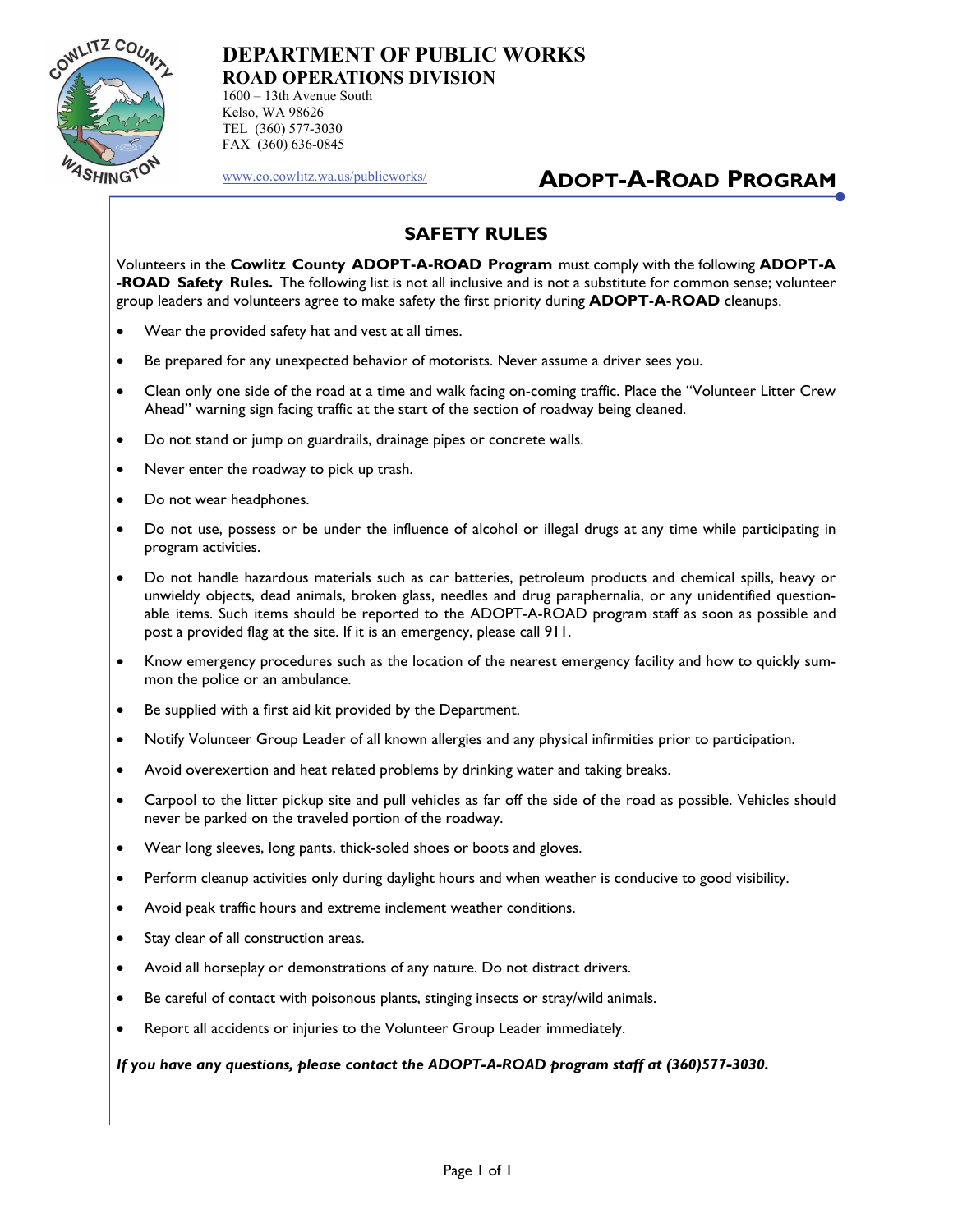

1600 – 13th Avenue South Kelso, WA 98626 TEL (360) 577-3030 FAX (360) 636-0845

[www.co.cowlitz.wa.us/publicworks/](http://www.co.cowlitz.wa.us/publicworks/)

# **ADOPT-A-ROAD PROGRAM**

#### **VOLUNTEER INFORMED CONSENT/RELEASE**

*NOTE: This form needs to be completed and returned for each cleanup.* 

**Group Leader Organization Name** 

**Address City** \_\_\_\_\_\_\_\_\_\_\_\_\_\_\_ **Zip** 

**Phone** 

The ADOPT-A-ROAD Program allows volunteers to contribute toward the effort to control litter and enhance roadside and neighborhood appearance.

Volunteers are informed and acknowledge being advised that working adjacent to a roadway can be a hazardous activity which can cause bodily injury and or property damage. Volunteers agree they shall exercise due care and caution in performing litter pick up activities, Volunteers further acknowledge they have received safety instruction that includes review of the **ADOPT-A-ROAD Safety Rules** prior to participating in any cleanup activities.

Volunteers shall wear the safety hat and vest furnished by the Department, and appropriate protective clothing during cleanup activities.

#### **By signing below I certify that:**

I am participating and am under control of our volunteer group and not Cowlitz County.

I understand and agree to abide by the **ADOPT-A-ROAD Safety Rules**.

I agree to release and forever discharge Cowlitz County, its agents, employees and officials from any and all liability whatsoever for damages or injury resulting from my participation in this program.

Date

**Name (print)** Signature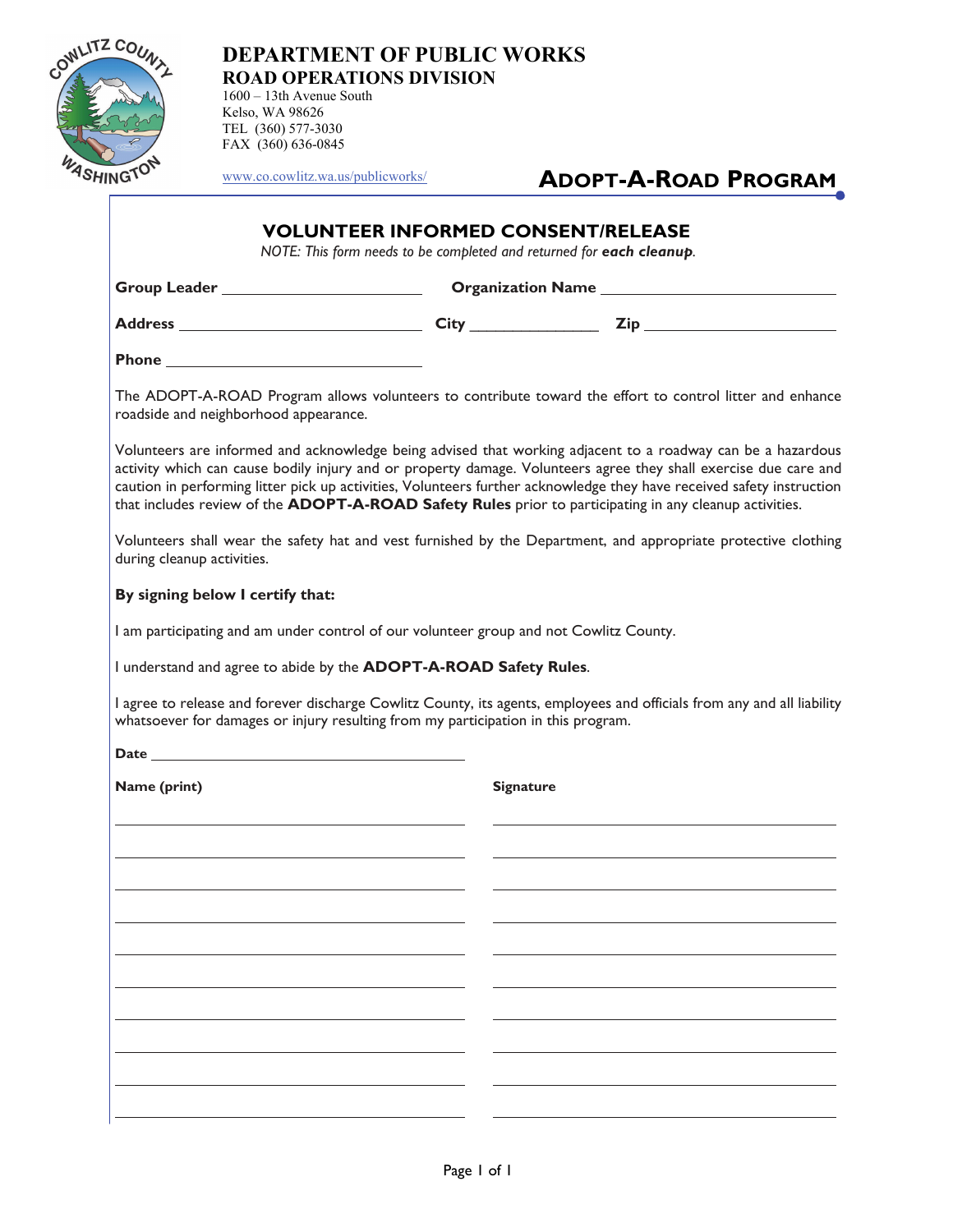

1600 – 13th Avenue South Kelso, WA 98626 TEL (360) 577-3030 FAX (360) 636-0845

[www.co.cowlitz.wa.us/publicworks/](http://www.co.cowlitz.wa.us/publicworks/)

# **ADOPT-A-ROAD PROGRAM**

#### **MINOR PARTICIPATION PERMISSION**

*This form must be completed for each volunteer under 18 years of age prior to participation in the program and kept on file by the Volunteer Group Leader.* 

| <b>City</b> | Zin |
|-------------|-----|

#### **Parent Contact Number**

Volunteers are informed and acknowledge being advised that working adjacent to a roadway can be a hazardous activity which can cause bodily injury and or property damage. Volunteers agree they shall exercise due care and caution in performing litter pick up activities, Volunteers further acknowledge they have received safety instruction that includes review of the **ADOPT-A-ROAD Safety Rules** prior to participating in any cleanup activities.

Volunteers shall wear the safety hat and vest furnished by the Department, and appropriate protective clothing during cleanup activities.

#### **By signing below I certify that:**

- The above named minor child is participating under control of the volunteer group and not Cowlitz County.
- I understand and agree that the above named minor child will abide by the **ADOPT-A-ROAD Safety Rules**.
- I agree to release and forever discharge Cowlitz County, its agents, employees and officials from any and all liability whatsoever for damages or injury resulting from participation in this program.

#### **PARENT/LEGAL GUARDIAN PERMISSION AND ASSUMPTION OF LIABILITY**

As Parent/Legal Guardian I, (print name) and the set of the set of the set of the set of the set of the set of the set of the set of the set of the set of the set of the set of the set of the set of the set of the set of t permission for the above named minor child to participate in the ADOPT-A-ROAD program. I acknowledge, agree and understand that said participation involves risks and inherent dangers that may cause injury and/or death. On behalf of myself and the minor child above I agree to release and forever discharge Cowlitz County.

Signature Date

#### **EMERGENCY MEDICAL TREATMENT AUTHORIZATION**

\_\_\_\_\_\_\_\_\_\_\_\_\_\_\_\_\_\_\_\_\_\_\_\_\_\_\_\_\_\_\_\_\_\_\_\_\_\_\_\_\_\_\_\_\_\_\_\_\_\_\_\_\_\_\_\_\_\_\_

\_\_\_\_\_\_\_\_\_\_\_\_\_\_\_\_\_\_\_\_\_\_\_\_\_\_\_\_\_\_\_\_\_\_\_\_\_\_\_\_\_\_\_\_\_\_\_\_\_\_\_\_\_\_\_\_\_\_\_

As Parent/Legal Guardian of the above minor child volunteer I, (print name) authorize qualified emergency medical personnel, including a physician and staff, to examine the above named minor child, in the event of injury, and to administer emergency care and to arrange for any consultation by a specialist, including a surgeon as deemed prudent for proper care of any injury. Every effort will be made to contact the Parent/Legal Guardian prior to any treatment.

Signature **Date**